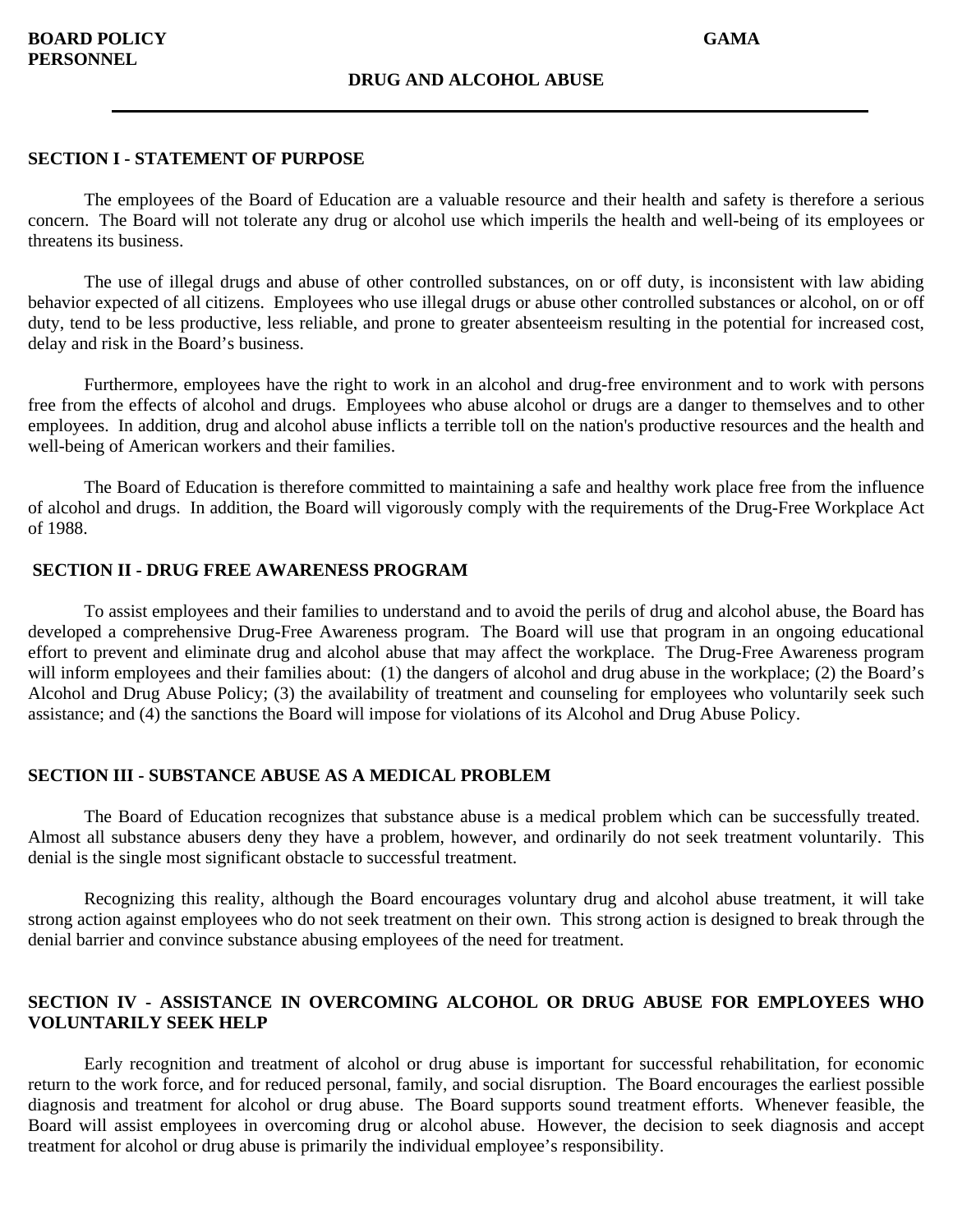To assist employees in obtaining early voluntary treatment, the Board has retained the services of an employee assistance program (EAP which is a counseling and referral service for employees with substance abuse problems. The Board also makes available an optional health insurance plan to help pay for treatment. Finally, leave is available under the Family and Medical Leave Act for employees who need time off from work for treatment of substance abuse problems. **To ensure that these benefits are available, however, employees must voluntarily seek help. These benefits may not be available to employees who do not seek help on their own.**

Employees with personal alcohol or drug abuse problems should request the confidential assistance of the EAP. Employees may seek help without the approval or even knowledge of their supervisor. the EAP will refer the employee to the appropriate counseling and treatment services. Employees who voluntarily request EAS assistance in dealing with an alcohol or drug abuse problem **prior to being found in violation of this policy** may do so without jeopardizing their continued employment with the Board if they meet all of the conditions and requirements of the treatment program.

Voluntary requests for assistance from the EAP will not prevent disciplinary action for violation of the Board's Alcohol and Drug Abuse Policy, however. Employees who undergo voluntary counseling or treatment pursuant to a referral by the EAP and who continue to work or return to work after a period of hospitalization must meet all established standards of conduct and job performance.

#### **SECTION V - SUPERVISORY TRAINING**

The Superintendent will train its supervisors in (a) identifying and documenting job performance and on-the-job behavior that may reflect the impact of drug and/or alcohol abuse, (b) identifying evidence of on-the-job use of, or impairment by, alcohol or drugs, (c) procedure for referral for testing of employees suspected of violating the Board's Alcohol and Drug Abuse policy, (d) drug testing procedures and technology, (e) procedures for conducting workplace inspections, and (f) procedures for encouraging voluntary referrals to the Board's EAP.

### **SECTION VI - AUTHORIZED USE OF PRESCRIBED MEDICINE**

Employees undergoing prescribed medical treatment with any drug which may alter their behavior or physical or mental ability must report this treatment upon receipt of such prescription to their Supervisor **and** the Department of Personnel, which will determine whether the Board should temporarily change the employee's job assignment during the period of treatment. Employees must keep all prescribed medicine in its original container, which identifies the drug, date of prescription, prescribing doctor and dosage instructions. (Ref. O.C.G.A. ' 16-13-75).

### **SECTION VII - ARREST OR CONVICTION UNDER CRIMINAL DRUG STATUTE**

As soon as reasonable practicable, but in no event any later than five (5) days, employees must notify their principal or immediate supervisor and the Director of Personnel of **any** arrest **or** conviction under any criminal drug statute or ordinance.

#### **SECTION VIII - PROHIBITIONS**

Board of Education policy prohibits the following:

- 1. Use, possession, manufacture, distribution, dispensation or sale of illegal drugs or drug paraphernalia on Board premises or Board business, in Board supplied vehicles, or during working hours;
- 2. Unauthorized use or possession of a controlled substance on Board premises or Board business, in Board supplied vehicles, or during working hours; manufacture, distribution, dispensation or sale of a controlled substance on Board premises or Board business, in Board supplied vehicles, or during working hours;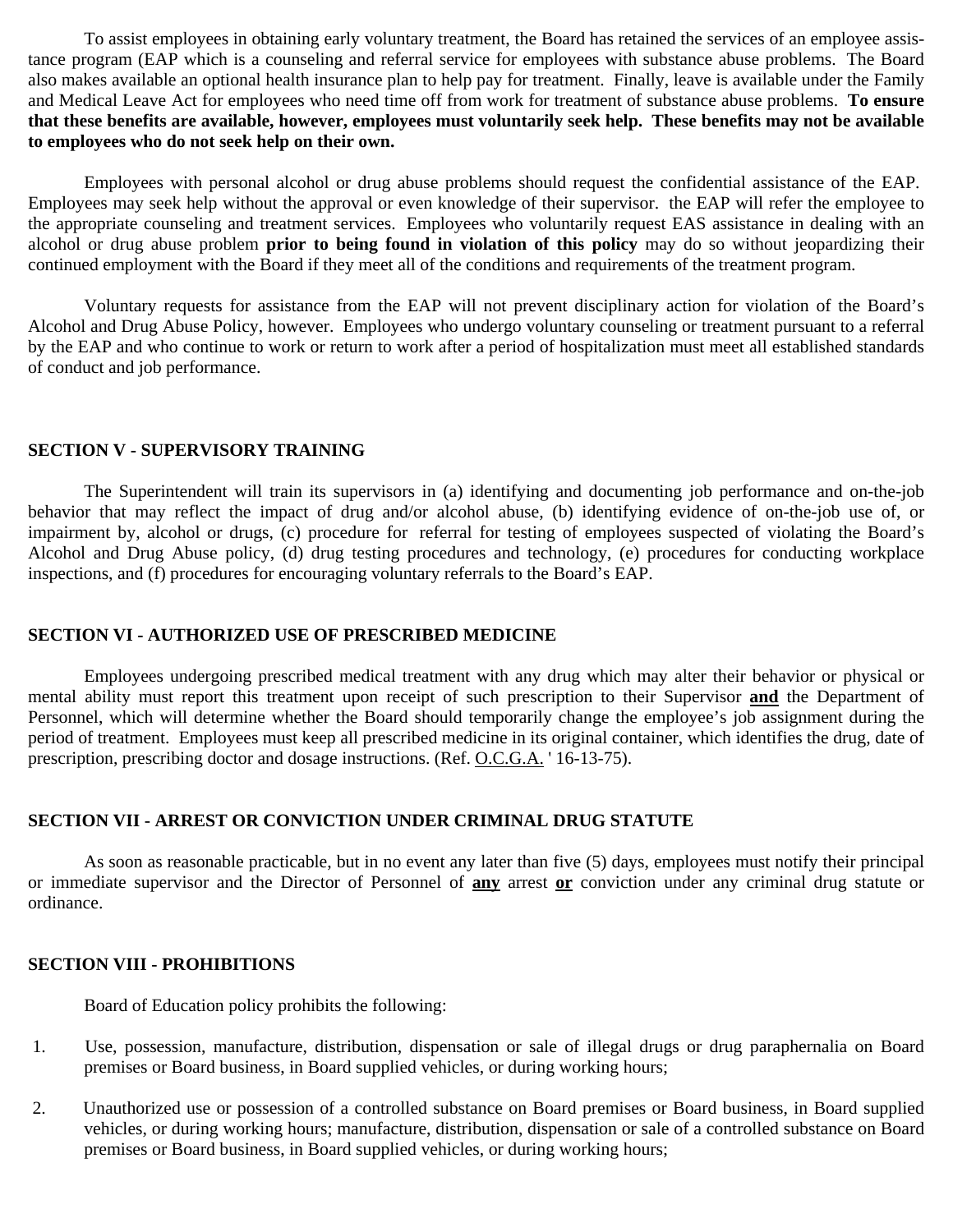- 3. Unauthorized use, manufacture, distribution, or sale of alcohol at a Board workplace during working hours or while operating a Board vehicle.
- 4. Being under the influence of an unauthorized controlled substance or illegal drug on Board premises or Board business, in Board supplied vehicles, or during working hours; being "under the influence" of an unauthorized controlled substance or illegal drug is defined as testing positive at a specified ratio of milligrams per liter.
- 5. Being under the influence of alcohol at a Board workplace during working hours or while operating a Board vehicle being under the influence of alcohol is defined as a blood alcohol content of .04 or higher.
- 6. Use of alcohol off Board premises that adversely affects the employee's work performance, his own or others' safety at work, or the Board's regard or reputation in the community;
- 7. Possession, use, manufacture, distribution, dispensation or sale of illegal drugs off Board premises that adversely affects the employee's work performance, his own or others' safety at work, or the Board's regard or reputation in the community;
- 8. Switching or adulterating any urine sample submitted for testing;
- 9. Refusing consent to testing or to submit a breath, saliva, urine or blood sample for testing when requested by appropriate Board officials;
- 10. Refusing to submit to an inspection when requested by Board officials;
- 11. Failing to adhere to the requirements of any drug or alcohol treatment or counseling program in which the employee is enrolled;
- 12. Conviction under any criminal drug law;
- 13. Arrest under any criminal drug law under circumstances which adversely affect the Board's regard or reputation in the community;
- 14. Failure to notify the Principal or immediate supervisor **and** Director of Personnel of any arrest or conviction under any criminal drug or alcohol law within five days of the arrest or conviction;
- 15. Failure to report to the Principal or immediate supervisor **and** the Director of Personnel the use of a prescribed drug which may alter the employee's behavior or physical or mental ability upon the receipt of such prescription;
- 16. Failure to keep prescribed medicine in its original container;
- 17. Refusal to complete a Medical Questionnaire and Consent Form prior to testing;
- 18. Refusal to complete the Toxicology Chain of Custody Form after submission of a urine or blood specimen.

### **SECTION IX - DRUG AND ALCOHOL TESTING**

Whenever the Board reasonably suspects that an employee's work performance or on-the-job behavior may have been affected in any way by alcohol or drugs, the Board may require the employee to submit a breath, saliva, urine and/or blood specimen for alcohol and drug testing. An employee who tests positive for alcohol or drugs as a result of such a test will be in violation of this policy.

The Board will randomly test law enforcement employees who are directly involved in drug interdiction or enforcement of related laws and/or who carry firearms. The Board shall also randomly test bus drivers as required by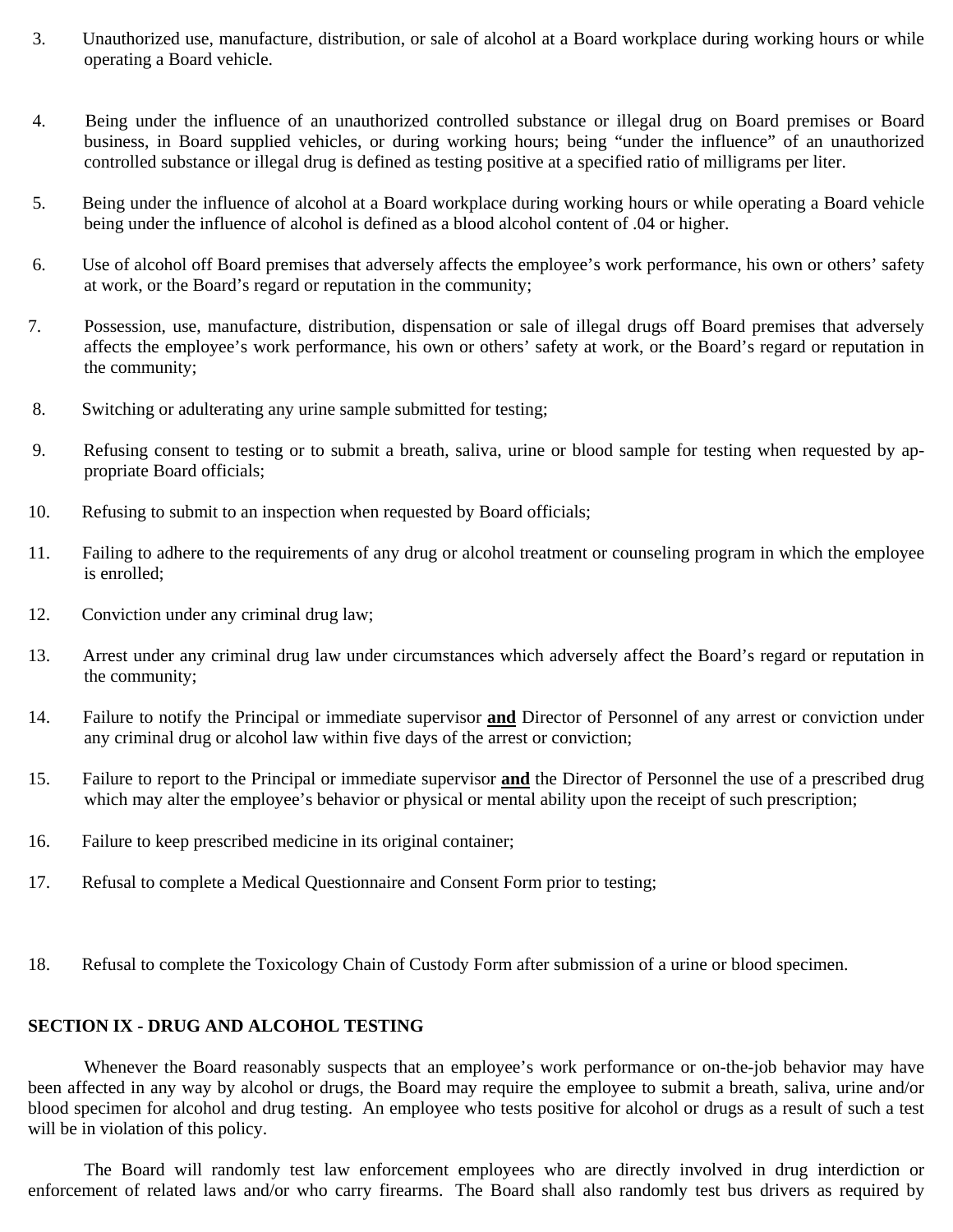federal law and regulatons and may randomly test other catagories of employees who occupy safety sensitive positions such as bus drivers. An employee who tests positive for alcohol or drugs during a random test will be in violation of this policy.

Whenever the Board requires an employee in a law enforcement position or an employee in a safety sensitive position (other than an employee required to have a commercial drivers license) to undergo a physical exam, that examination will include a breath, saliva, urine and/or blood test for alcohol and drugs. An employee who tests positive for alcohol or drugs during such a physical exam will be in violation of this policy.

Whenever the Board has reasonable suspicion to believe that an employee may have contributed to an on-the-job accident involving a fatality, bodily injury, or damage to property, the Board must require the employee to submit a breath, saliva, urine and/or blood specimen for alcohol or drug testing. An employee who tests positive for alcohol or drugs as a result of such a test will be in violation of this policy.

The Board will afford employees subject to testing the opportunity, prior to testing, to list all prescription and nonprescription drugs they have used in the last thirty days and to explain the circumstances surrounding the use of such drugs.

Employees subject to testing must sign, prior to testing, an approved form consenting to the testing and consenting to the release of the test results to the Board's Department of Personnel.

Prior to taking any action, the Board will give all employees who test positive for alcohol or drugs the opportunity to explain the test results.

The Director of Personnel will report all positive alcohol or drug tests to the Superintendent and other administration officials on a need-to-know basis.

### **SECTION X - INSPECTIONS**

Employees may be assigned Board-owned offices, vehicles, lockers, desks, cabinets and cases for the mutual convenience of the Board and its personnel. Employees have no expectation of privacy in any such vehicles, desks, etc. nor in any personal belongings which they may place in such areas.

Whenever the Board of Education reasonably suspects that an employee's work performance or on-the-job behavior may have been affected in any way by alcohol or drugs, the Board may search the employee, the employee's locker, desk or other Board property under the control of the employee.

Whenever the Board reasonably suspects that an employee has sold, purchased, used or possessed alcohol, drugs or drug paraphernalia on Board premises, the Board may inspect the employee, the employee's locker, desk or other Board property under the control of the employee.

Inspections under this policy are limited to investigations into work related misconduct and offenses against the employment relationship. Any searches for law enforcement purposes must comply with all applicable criminal procedure standards.

### **SECTION XI - CONSEQUENCES FOR VIOLATION OF THIS POLICY**

Violation of the Board's Alcohol and Drug Policy may result in severe disciplinary action, including discharge for a first offense, at the Board's sole discretion. The Board will routinely discharge an employee in the following cases:

- When the employee uses, possesses, manufactures, distributes, dispenses, or sells illegal drugs or drug paraphernalia on Board premises or Board business, in Board supplied vehicles, or during working hours;
- When the employee uses or possesses without authorization, manufacturers, distributes, dispenses, or sells a controlled substance on Board premises or Board business, in Board supplied vehicles, or during working hours;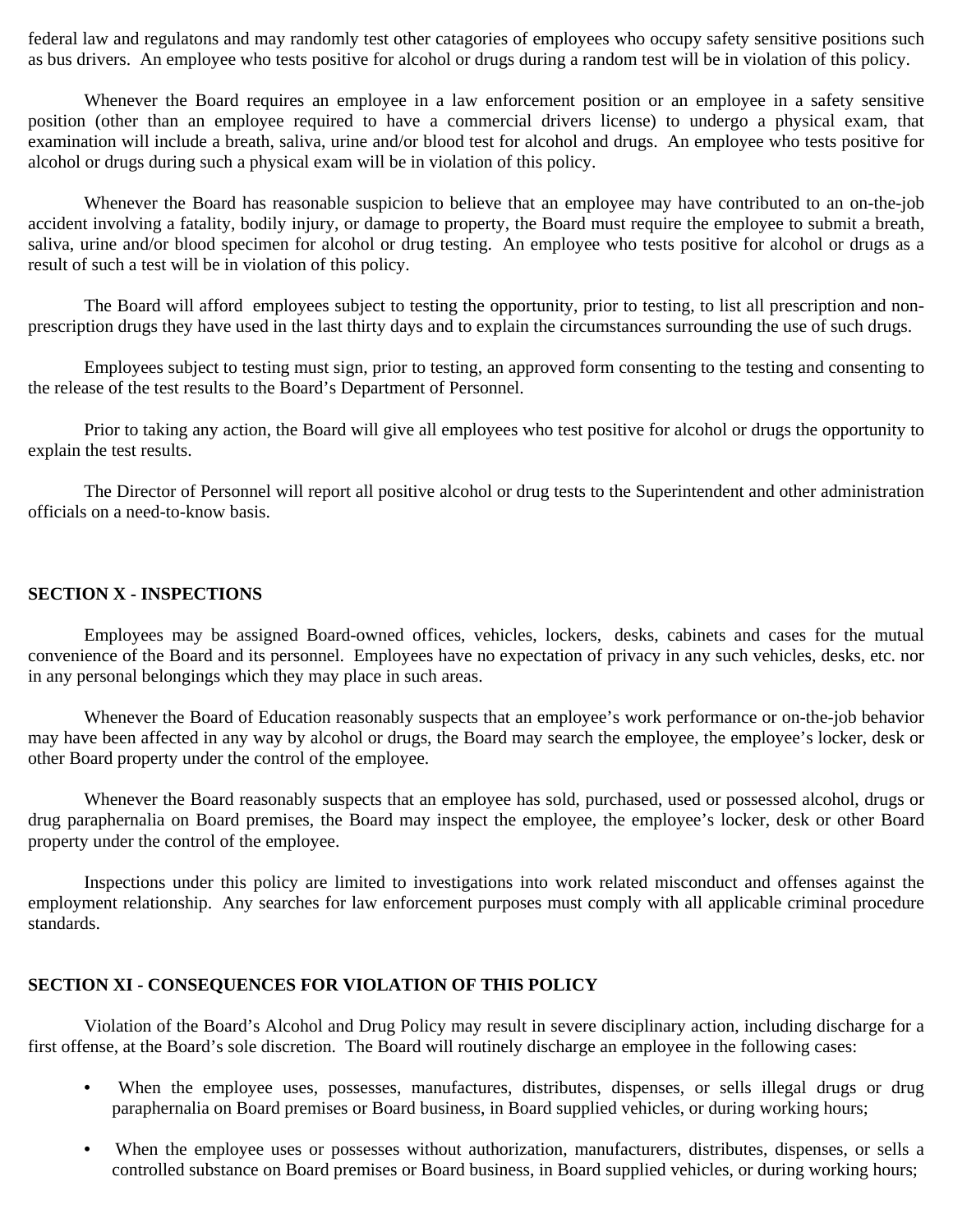- When the employee stores in a locker, desk, automobile or other repository on Board premises any illegal drug, drug paraphernalia or any controlled substance whose use is unauthorized;
- When the employee is convicted under any criminal drug statute for a violation occurring on or off the job;
- When the employee switches, tampers or adulterates, or attempts such switching, tampering or adulteration, of a urine sample provided for testing;
- When the employee refuses to consent to testing or to submit a breath, saliva, urine or blood sample for testing when requested by management;
- When the employee refuses to submit to an inspection when requested by the Superintendent or his designee;
- When the employee fails to notify the Principal or immediate supervisor and the Director of Personnel of any arrest or conviction under any criminal drug statute within five days of arrest or conviction;
- When the employee refuses to sign a statement agreeing to abide by the Board's Alcohol and Drug Abuse policy;
- **•** When the employee refuses to complete a Medical Questionnaire and Consent Form prior to testing;
- When the employee refuses to complete the Toxicology Chain of Custody Form after submission of a urine or blood specimen.

In addition to any disciplinary action for a positive test for alcohol or drugs, the Board may, in its discretion, through its Department of Personnel refer an employee to the EAP for assessment, counseling, and referral to a treatment program for alcohol or drug abuse. Employees referred to the EAP by the Board as a result of a positive test for alcohol or drugs must immediately cease any alcohol or drug abuse, must subject themselves to periodic unannounced testing for a period of twenty-four months, and must comply with all other conditions of the treatment and counseling program recommended by the EAP. Employees who undergo counseling and treatment for substance abuse and who continue to work must meet all established standards of conduct and job performance.

The Board will promptly terminate any employee who tests positive for alcohol or drugs while undergoing Boardrequired counseling and treatment for alcohol or drug abuse or who tests positive on a periodic unannounced test for alcohol or drugs during the twenty-four month period following initiation of the rehabilitation program.

#### **SECTION XII - CONDITION OF EMPLOYMENT**

Compliance with the Board's substance abuse policy is a condition of employment. Failure or refusal of an employee to cooperate fully, sign any required document, submit to any inspection or test, or follow any prescribed course of substance abuse treatment will be grounds for termination.

#### **SECTION XIII - RESERVATION OF RIGHTS**

The Board of Education reserves the right to interpret, change, rescind or depart from this policy in whole or in part.

### **SECTION XIV - REVIEW OF POLICY**

The Board will endeavor to conduct a biennial review of the program to:

(a) determine its effectiveness and implement changes to the program if needed; and